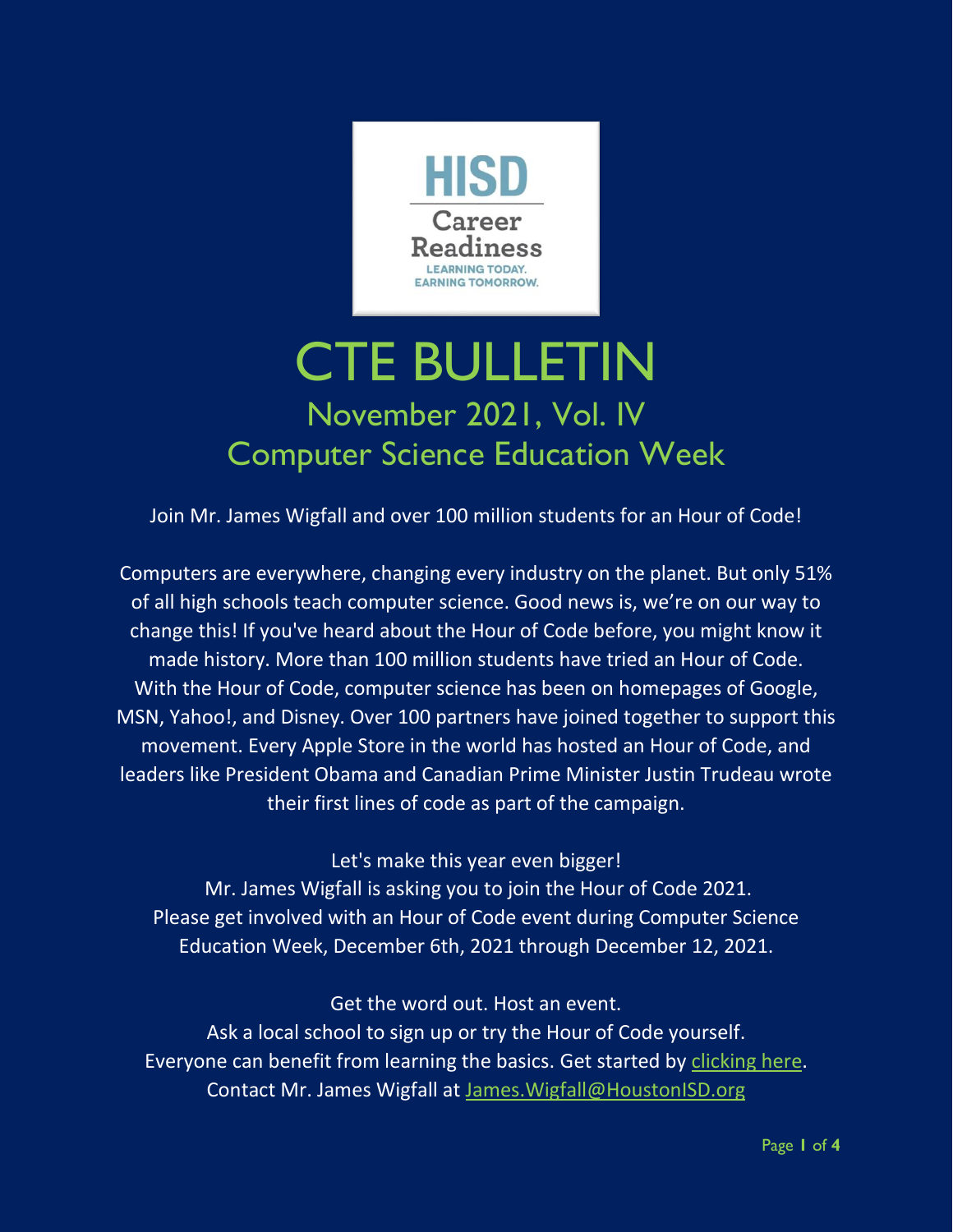## **Girls Who Code Resources (GWC)**

As an international non-profit, Girls Who Code offers **free** and flexible computer science opportunities for your students with a strong emphasis on social emotional development.

- Our [Girls Who Code Clubs program](https://nam10.safelinks.protection.outlook.com/?url=https%3A%2F%2Ft.yesware.com%2Ftt%2F42966344c603e47252fa3d50902c41380d1644d3%2F11ccf9c2f0a0f1812b0604827d653f5a%2F7ceb11a850d174bda1fd49c1e43fc3ab%2Fgirlswhocode.com%2Fwebsite%2Fuploads%2FGWC_Clubs_Flyers_General_z2-min.pdf&data=04%7C01%7Cjennifer.bullock%40tea.texas.gov%7C1611366238ca4ef8b8bb08d9aa9a4dd7%7C65d6b3c3723648189613248dbd713a6f%7C0%7C0%7C637728404509734075%7CUnknown%7CTWFpbGZsb3d8eyJWIjoiMC4wLjAwMDAiLCJQIjoiV2luMzIiLCJBTiI6Ik1haWwiLCJXVCI6Mn0%3D%7C3000&sdata=nQjeOoaz88Pj4MhVV5cu9Hmhr2CHtFWg7iEQmKuiau8%3D&reserved=0) for 3rd-12th graders provides educators with free coding curriculum, resources, and training.
- Our virtual [Girls Who Code Summer Programs](https://nam10.safelinks.protection.outlook.com/?url=https%3A%2F%2Ft.yesware.com%2Ftt%2F42966344c603e47252fa3d50902c41380d1644d3%2F11ccf9c2f0a0f1812b0604827d653f5a%2F8cbb6237968304a21a74627ba8343ef3%2Fgirlswhocode.com%2Fprograms%2Fsummer-immersion-program&data=04%7C01%7Cjennifer.bullock%40tea.texas.gov%7C1611366238ca4ef8b8bb08d9aa9a4dd7%7C65d6b3c3723648189613248dbd713a6f%7C0%7C0%7C637728404509744033%7CUnknown%7CTWFpbGZsb3d8eyJWIjoiMC4wLjAwMDAiLCJQIjoiV2luMzIiLCJBTiI6Ik1haWwiLCJXVCI6Mn0%3D%7C3000&sdata=N3ZV%2FdRtVwjZmzZfnV8hxY7ufOV5fuBvRNlpIvIVluA%3D&reserved=0) offer introductory or advanced computer science courses for 9th-12th grade girls and non-binary students to get an inside look into tech careers through our company partners like YumBrands and Bank of America.

#### **Free 3rd-12th Grade Clubs Program**

Girls Who Code (GWC) is an international nonprofit offering free and flexible coding resources for our community!

When you sign up to start a GWC Club, you'll get access to everything you need -- including training, comprehensive resources, 120+ hours of easy-to-use and flexible coding curriculum for 3rd-12th graders, and even free t-shirts and other swag for each of your Club members. Clubs' curriculum feature coding tutorials for all skill levels, inspiring women in tech, community-building activities to increase confidence, and project-based learning related to activism. You don't need any prior coding experience to get started! Plus -- all genders are welcome in this girls-supportive environment. Learn more about the Clubs program [here](https://nam10.safelinks.protection.outlook.com/?url=https%3A%2F%2Ft.yesware.com%2Ftt%2F42966344c603e47252fa3d50902c41380d1644d3%2F11ccf9c2f0a0f1812b0604827d653f5a%2F7ceb11a850d174bda1fd49c1e43fc3ab%2Fgirlswhocode.com%2Fwebsite%2Fuploads%2FGWC_Clubs_Flyers_General_z2-min.pdf&data=04%7C01%7Cjennifer.bullock%40tea.texas.gov%7C1611366238ca4ef8b8bb08d9aa9a4dd7%7C65d6b3c3723648189613248dbd713a6f%7C0%7C0%7C637728404509744033%7CUnknown%7CTWFpbGZsb3d8eyJWIjoiMC4wLjAwMDAiLCJQIjoiV2luMzIiLCJBTiI6Ik1haWwiLCJXVCI6Mn0%3D%7C3000&sdata=%2Fs0Ox7L9FIAxXl85IbzwogkYI05A5y%2BciV0H8VmPTfY%3D&reserved=0) or join a webinar [here.](https://nam10.safelinks.protection.outlook.com/?url=https%3A%2F%2Ft.yesware.com%2Ftt%2F42966344c603e47252fa3d50902c41380d1644d3%2F11ccf9c2f0a0f1812b0604827d653f5a%2F3ad986182dacd09efae455d6efd4ffdc%2Fmailchi.mp%2F2b5b35a48013%2Fusclubsandsip&data=04%7C01%7Cjennifer.bullock%40tea.texas.gov%7C1611366238ca4ef8b8bb08d9aa9a4dd7%7C65d6b3c3723648189613248dbd713a6f%7C0%7C0%7C637728404509753994%7CUnknown%7CTWFpbGZsb3d8eyJWIjoiMC4wLjAwMDAiLCJQIjoiV2luMzIiLCJBTiI6Ik1haWwiLCJXVCI6Mn0%3D%7C3000&sdata=J8BCP9WQNhP%2BGa5zL1pBmHC5ykHr0GdHc7boEE4ruDM%3D&reserved=0)

#### **Free 9th-12th Grade Summer Programs**

Ever wonder how a career in tech can help you pursue your passions? Join Girls Who Code summer 2022 to find out! If you're a 9th-12th grade girl - both cis and trans - or non-binary student**,** you're invited to apply to **Girls Who Code's 2[-week virtual Summer Immersion Program](https://nam10.safelinks.protection.outlook.com/?url=https%3A%2F%2Ft.yesware.com%2Ftt%2F42966344c603e47252fa3d50902c41380d1644d3%2F11ccf9c2f0a0f1812b0604827d653f5a%2F8cbb6237968304a21a74627ba8343ef3%2Fgirlswhocode.com%2Fprograms%2Fsummer-immersion-program&data=04%7C01%7Cjennifer.bullock%40tea.texas.gov%7C1611366238ca4ef8b8bb08d9aa9a4dd7%7C65d6b3c3723648189613248dbd713a6f%7C0%7C0%7C637728404509763946%7CUnknown%7CTWFpbGZsb3d8eyJWIjoiMC4wLjAwMDAiLCJQIjoiV2luMzIiLCJBTiI6Ik1haWwiLCJXVCI6Mn0%3D%7C3000&sdata=ravZYNvvThEYLymMeI26VS326fx1l4jqO5Ywq%2Bz%2FlU4%3D&reserved=0)  (SIP)** or **[virtual Self-Paced Program \(SPP\)](https://nam10.safelinks.protection.outlook.com/?url=https%3A%2F%2Ft.yesware.com%2Ftt%2F42966344c603e47252fa3d50902c41380d1644d3%2F11ccf9c2f0a0f1812b0604827d653f5a%2F8cbb6237968304a21a74627ba8343ef3%2Fgirlswhocode.com%2Fprograms%2Fsummer-immersion-program&data=04%7C01%7Cjennifer.bullock%40tea.texas.gov%7C1611366238ca4ef8b8bb08d9aa9a4dd7%7C65d6b3c3723648189613248dbd713a6f%7C0%7C0%7C637728404509763946%7CUnknown%7CTWFpbGZsb3d8eyJWIjoiMC4wLjAwMDAiLCJQIjoiV2luMzIiLCJBTiI6Ik1haWwiLCJXVCI6Mn0%3D%7C3000&sdata=ravZYNvvThEYLymMeI26VS326fx1l4jqO5Ywq%2Bz%2FlU4%3D&reserved=0)**!

You'll learn an intro to HTML, CSS, and JavaScript through fun, hands-on projects for beginners or receive advanced certification in cybersecurity if you're looking to sharpen your coding skills. You'll even explore careers in tech through connections to top companies like YumBrands and Bank of America, just to name two! Plus - you'll become a part of a global sisterhood of 450,000 students worldwide that'll grant you access to exclusive alumni career support for life! In addition to our Summer Programs being **100% free**, stipends of up to \$300 and tech support are available for applicants who qualify.

So, what are you waiting for? **[Fill out the interest form today to be the first to know when the application goes live mid-](https://nam10.safelinks.protection.outlook.com/?url=http%3A%2F%2Ft.yesware.com%2Ftt%2F42966344c603e47252fa3d50902c41380d1644d3%2F11ccf9c2f0a0f1812b0604827d653f5a%2F5ccf6e1a993a5828d5e7573ae694b042%2Fgirlswhocode.com%2Fsipapply&data=04%7C01%7Cjennifer.bullock%40tea.texas.gov%7C1611366238ca4ef8b8bb08d9aa9a4dd7%7C65d6b3c3723648189613248dbd713a6f%7C0%7C0%7C637728404509763946%7CUnknown%7CTWFpbGZsb3d8eyJWIjoiMC4wLjAwMDAiLCJQIjoiV2luMzIiLCJBTiI6Ik1haWwiLCJXVCI6Mn0%3D%7C3000&sdata=PTBZu%2BkEor8eqD%2FKQrrzK6ciOYANG33YH43q%2BtjdxU4%3D&reserved=0)[January 2022!](https://nam10.safelinks.protection.outlook.com/?url=http%3A%2F%2Ft.yesware.com%2Ftt%2F42966344c603e47252fa3d50902c41380d1644d3%2F11ccf9c2f0a0f1812b0604827d653f5a%2F5ccf6e1a993a5828d5e7573ae694b042%2Fgirlswhocode.com%2Fsipapply&data=04%7C01%7Cjennifer.bullock%40tea.texas.gov%7C1611366238ca4ef8b8bb08d9aa9a4dd7%7C65d6b3c3723648189613248dbd713a6f%7C0%7C0%7C637728404509763946%7CUnknown%7CTWFpbGZsb3d8eyJWIjoiMC4wLjAwMDAiLCJQIjoiV2luMzIiLCJBTiI6Ik1haWwiLCJXVCI6Mn0%3D%7C3000&sdata=PTBZu%2BkEor8eqD%2FKQrrzK6ciOYANG33YH43q%2BtjdxU4%3D&reserved=0)**

#### Contact Information:

Amanda Souza, Manager of Community Partnerships Email: [amanda.souza@girlswhocode.com](mailto:amanda.souza@girlswhocode.com)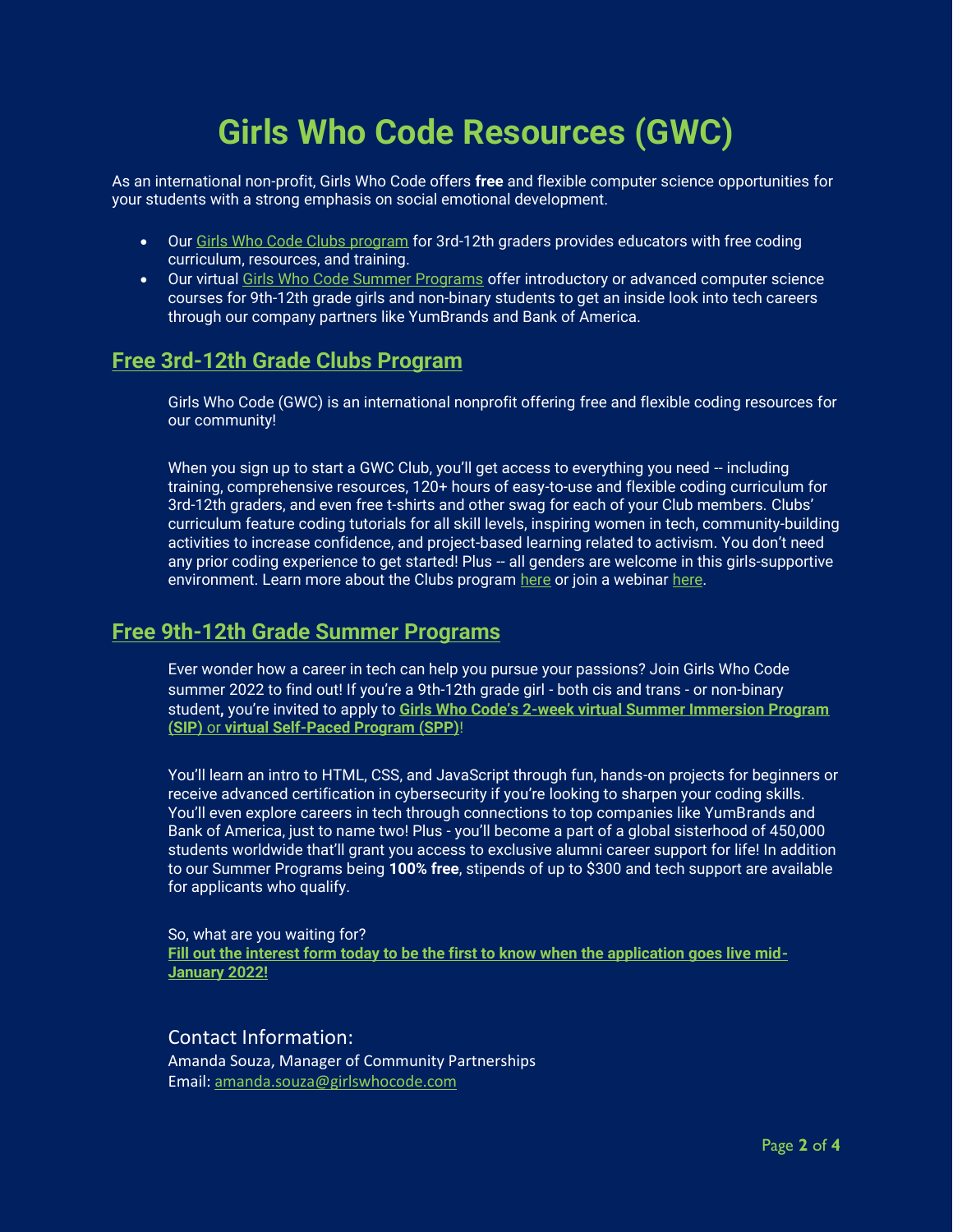

## **Title III Professional Development**

*The sessions in this series are funded by Title III funds, to be provided free of charge for Region 4 educators. Click on the dates below for more details and registration.*

#### **Title III Parent, Family, & Community: Navigating the Engagement Resource Tool TOT**

- [November 30, 2021](https://r20.rs6.net/tn.jsp?f=001ET53Rwtk0G-R6B3qNLpoD3_wTLTEjbzwogj9RaPxyc_orI19lFMSkjgORZUtw6ghVb1yhG7eKkC1t3HVOaof52bGV8mix3Ca4_ldijhv9ZQ9AYKA4jynnP3b0BgqOJGxogP3QrPiTL0mY_4OGwxP8_uhSzXnCY4ZT3J9AudhZtNAmIVMlDj2pdzPAtiB2GlCxuSczW8nSLqjIXiJmHaWx0ykS1dHbAKLaPKxOqgOPOnzoStz3bWPsrCDFu_l_q0RdEsIZypCQg1I7bPbm2nMXA==&c=js9WPEu8AiWIIYnMow2UU9yiZpG0_irVh2FB1CVm-ewW6Ubq-4ZtBw==&ch=lJttvK2PPh97cQbfHyGZFL-ztnHioJNp-G_0ySSrSEXRCY-0OHmfPA==) | 1:00 p.m. 4:00 p.m.
- [January 20, 2022](https://r20.rs6.net/tn.jsp?f=001ET53Rwtk0G-R6B3qNLpoD3_wTLTEjbzwogj9RaPxyc_orI19lFMSktu6Pr0wu_JD5cO1_5YS8G5MVoU3wPs3o7FOo_7iH1Q_ROEUYBa_iDO-NsORUs1k1aVA81uO9pFCO2GdZETTc_0vcVGm2DqM7_9Z8eA49FAaXG77HLBDKkvSPVy7FzUPpGF9I2jBKhb0qoELbO7x7Np7oi2_FBHtcLa65YP1D_oEqqe7KjxE50bpmGu_Oi1BT4uTUrW9IxoLx20fZDHWiC56Rvyvuq0HfQ==&c=js9WPEu8AiWIIYnMow2UU9yiZpG0_irVh2FB1CVm-ewW6Ubq-4ZtBw==&ch=lJttvK2PPh97cQbfHyGZFL-ztnHioJNp-G_0ySSrSEXRCY-0OHmfPA==) | 9:00 a.m. 12:00 p.m.

#### **Title III: Enhancing Instructional Opportunities for Immigrant Students**

• [January 13, 2022](https://r20.rs6.net/tn.jsp?f=001ET53Rwtk0G-R6B3qNLpoD3_wTLTEjbzwogj9RaPxyc_orI19lFMSktu6Pr0wu_JD7ZoPJ8f2e-8--bjHGIAnSJjZU1j0t5CLQi5cy3PSPTlKaMyd_KujufCDuksk-4XNanwS8wNNjzMjYYnQuEpBq7PuE-EzsEUeNUmwYKKC1Ekh51p5ILJEPfOWskRFA-zzC5eataxGNL3nMrB62jLF26WIL9qRpLZ4L6FxxvTAMxQ5hDT2uLnk7oU0Nt3regLBMXEz77g62c0U76v_tTFhqA==&c=js9WPEu8AiWIIYnMow2UU9yiZpG0_irVh2FB1CVm-ewW6Ubq-4ZtBw==&ch=lJttvK2PPh97cQbfHyGZFL-ztnHioJNp-G_0ySSrSEXRCY-0OHmfPA==) | 9:00 a.m. - 12:00 p.m.

#### **Title III Effective Early Childhood Instruction for the Young EL TOT**

- $\bullet$  [January 25, 2022](https://r20.rs6.net/tn.jsp?f=001ET53Rwtk0G-R6B3qNLpoD3_wTLTEjbzwogj9RaPxyc_orI19lFMSktu6Pr0wu_JDw8BUEGuXt-pKPIVEdr8INeZD86kZPcxCpMzrt9_cw5sjrTcFa-ieqA4fk1n53TTOWkXqqn74QiPfF3CyFM0oUoHMmSr2afCuS6PlgCP9nxISHM5yaIzidZyawumvXeP9pVIfS3eVJ3n7r3JOJ4Azm2Q2Ynnbv0Jiiys-pDf2UlxROP8K15QgoWZN1MJ2vpbyIUevhyFH2VITa90qsFbFFg==&c=js9WPEu8AiWIIYnMow2UU9yiZpG0_irVh2FB1CVm-ewW6Ubq-4ZtBw==&ch=lJttvK2PPh97cQbfHyGZFL-ztnHioJNp-G_0ySSrSEXRCY-0OHmfPA==) | 9:00 a.m. 12:00 p.m.
- [March 24, 2022](https://r20.rs6.net/tn.jsp?f=001ET53Rwtk0G-R6B3qNLpoD3_wTLTEjbzwogj9RaPxyc_orI19lFMSkjgORZUtw6gh8fF7lVR9o3NueYbyjI8W6kq0bB_9yilE5B8Dih4ywAGWV2l2TK8_11QQX0wkGLvdAEWQ9axTKTxj63SatW11OwmI2sy0yn-He5JQ_Ghp6KbKvt6-L8igH0TkQmNZ4FZTDJVsrmHMLcyVEt1tFXCZo_elP8HegoEWlcUksPL98OAmNueGunmYIXQlW1qRDSxOkLsbidTLyuphII-M4fPR9Q==&c=js9WPEu8AiWIIYnMow2UU9yiZpG0_irVh2FB1CVm-ewW6Ubq-4ZtBw==&ch=lJttvK2PPh97cQbfHyGZFL-ztnHioJNp-G_0ySSrSEXRCY-0OHmfPA==) | 9:00 a.m. 12:00 p.m.

#### **Title III Validation Process - Title III Responsibilities under ESSA**

• [January 11, 2022](https://r20.rs6.net/tn.jsp?f=001ET53Rwtk0G-R6B3qNLpoD3_wTLTEjbzwogj9RaPxyc_orI19lFMSktu6Pr0wu_JDjisZ5jTrNjLDEFQ2T1ClB7-kwx8RC0x0UaWfZvrh5PmBDyqeycnoRcTJCWLMcv0hYAylPZIqB5_Fhi87L-B8EZO9FtwvBVZU8yxih4eLf1GdfH7bLHDYUyvvMBWB_rdz_nxpCgbjASADFDZ92F5-q_Nywlsvz4UcADdWb5HvEqa88jTm48xGiC2D3-UoR5089b2tJ3gkHdd3NPWKn4LOJK12PqbGCBpc&c=js9WPEu8AiWIIYnMow2UU9yiZpG0_irVh2FB1CVm-ewW6Ubq-4ZtBw==&ch=lJttvK2PPh97cQbfHyGZFL-ztnHioJNp-G_0ySSrSEXRCY-0OHmfPA==) | 9:00 a.m. - 12:00 p.m.